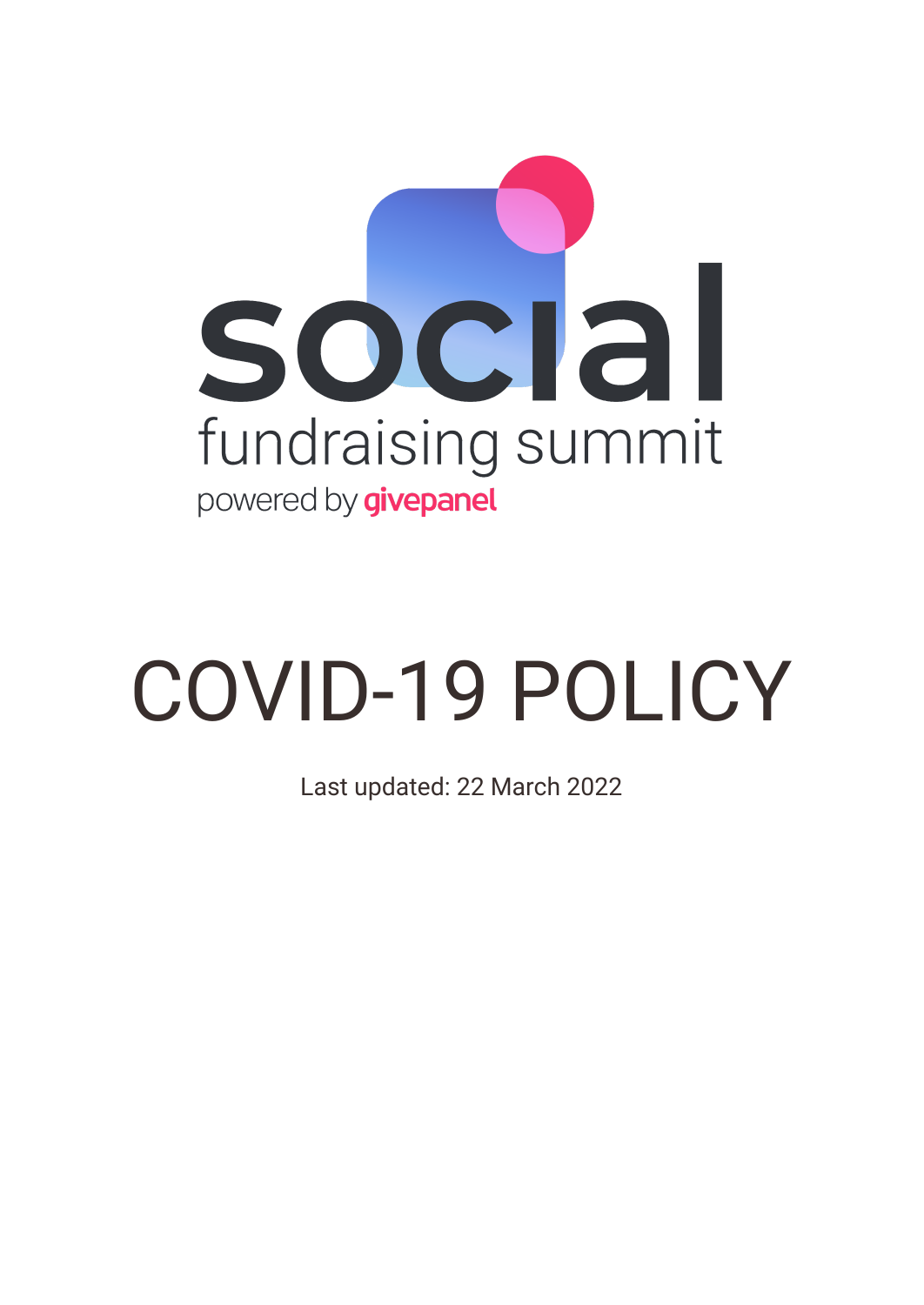For the purpose of keeping everyone safe and well, the guidance in this COVID-19 Policy is for all attendees at the Social Fundraising Summit 2022, which is taking place at the Clontarf Castle Hotel, Dublin, Ireland between 23-24 March 2022.

Please note that GivePanel may update this policy in line with any changes to COVID-19 Policy and Laws by the UK and Irish Governments in relation to Ireland.

## PROOF OF COVID VACCINATION OR NEGATIVE TEST

Everyone attending the Social Fundraising Summit should have:

Proof of full COVID-19 vaccination (including booster jab), with the last dose received at least 14 days prior to Wednesday 23 March 2022.

or

Proof of a negative Lateral Flow Test (LFT), taken on the day of Wednesday 23 March 2022.

Please note we will not be able to provide you with an LFT on the day - it is the responsibility of each individual event attendee to purchase and complete LFTs for the event in line with this policy.

# ADDITIONAL EVENT HEALTH AND SAFETY MEASURES

In addition to the above, we will also be putting the following additional health and safety measures in place:

- Sanitiser: We will be providing spare bottles of hand sanitiser and ask that all attendees use sanitiser regularly throughout the event.
- Masks: With effect from Monday 28 February, the mandatory requirement to wear masks in Ireland has been removed. We do ask however, that attendees consider wearing a mask when walking around the venue or travelling between rooms, sessions and workshops, at their discretion. We will have some spare masks available if you need them. See quidance from the Irish [Government](https://www.gov.ie/en/publication/aac74c-guidance-on-safe-use-of-face-coverings/) on mask [wearing.](https://www.gov.ie/en/publication/aac74c-guidance-on-safe-use-of-face-coverings/)
- Temperature checker: We will have a temperature checker available in the main registration area.
- Covid symptoms or positive test result: If you have any symptoms of COVID-19 or if you receive a positive result from a COVID-19 test, you should not attend the event. If you are staying at the Clontarf Castle Hotel, please remain in your bedroom and contact reception or a member of the events team.

Exemptions (where applicable) from any event attendees will need to be shown to GivePanel staff.

### TICKET REFUNDS